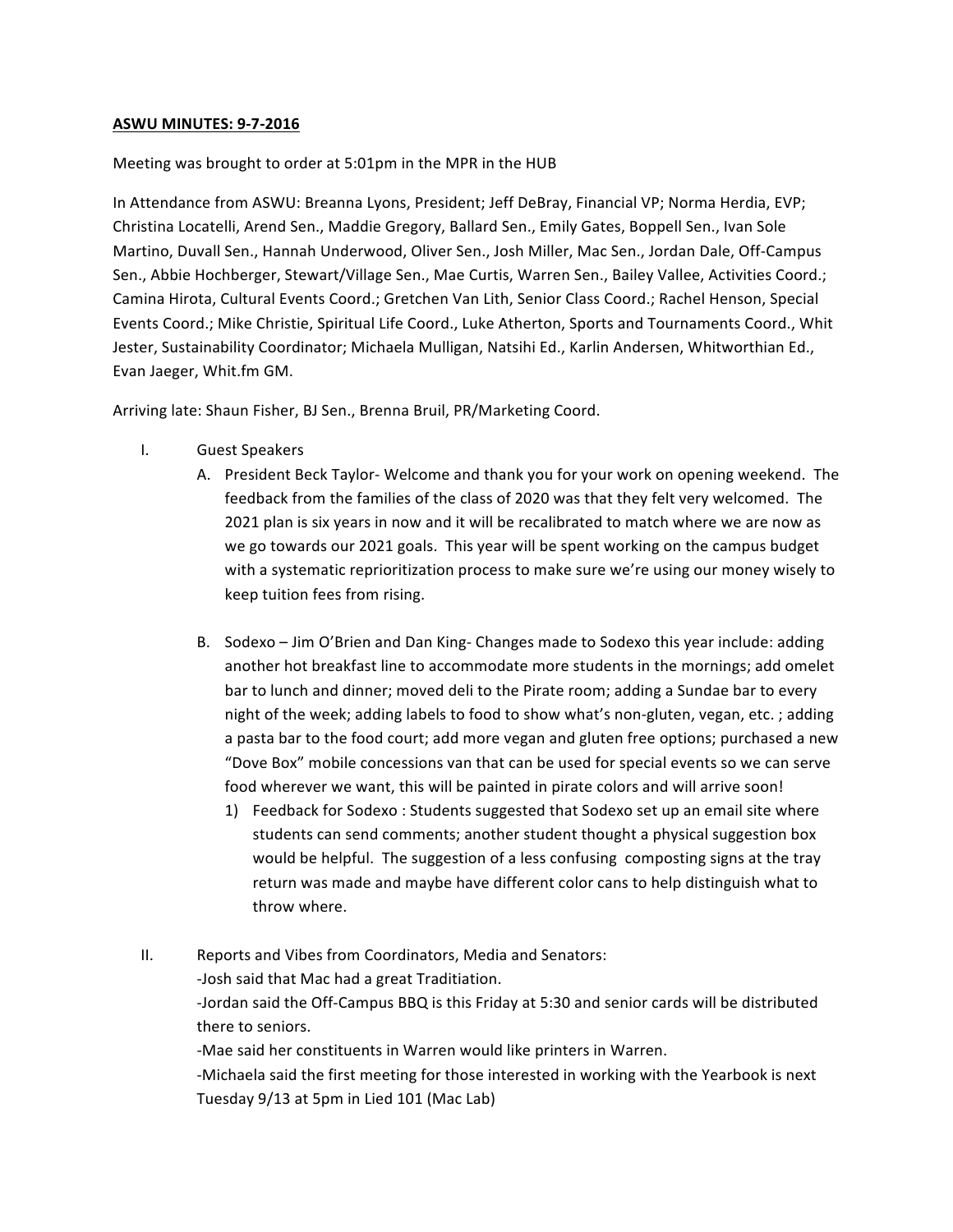-Evan said the first Whit.fm meeting is Tuesday 9/13 at 5pm in HUB ABC. He also said the Urec is using the playlist developed by Whit.fm and will take song suggestions from anyone. -Whit said that the Harvest Party will be Sept 24<sup>th</sup> from 4-7 in the Community Garden. As sustainability coordinator she'll be attending a conference to learn more about composting and sustainable gardening, etc.

-Luke said the Volleyball Tournament will be Sept 24 from 11-3 in the loop and people can sign up at the Hub Info Desk. Booty Club shirts will arrive soon.

-Bailey said that the Hypnotist is this Saturday at 8pm in the Auditorium.

-Mike announced that Chapel starts this Tuesday at 11am and next week Awake

(Wednesdays at 9:30) and Hosanna (Tuesday's at 9:45) also begin next week. There will be a prayer club starting so if anyone is interested contact Mike. Finally, he's working on ways to have a discussion that can provide a spiritual framing of this year's election...more to follow. -Camina announced the comedy "Black/Jew Dialogues coming to the HUB on 9/27 at 7pm in the MPR.

-Rachel announced that Bingo is this Friday at 8pm in the Auditorium. She asked for help around 7:45 and Camina Evan, Michaela, Christina, Mattie and Mae volunteered.

-Ethan (IM) announced he's looking for intramural reps for each dorm and apps are in the UREC.

-Alicia (Outdoor Rec) is having 4 trips this weekend. Contact the UREC to get involved. You can also sign up for regular emails from outdoor rec.

-Asa (CDA in Arend) Said that Duvall is having an international karaoke night on 9/13 from 8-10pm. The Intercultural Center is having a reception for multicultural students this Thursday at 3:30pm.

-Karlin the Whitworthian Editor said the paper will have their first meeting Monday, 9/12 at 5:40pm in HUB ABC. They're looking for writers, photographers, etc. The first paper will come out in a couple of weeks along with a brand new website!

-Abbie from Stewville was excited about her halls will in Mock Rock!

-Emily said that mild and cookies are in Boppell every Wednesday night at 9:30pm, she also has been receiving great feedback from students regarding Sodexo's food.

-Hannah from Oliver suggested that in lieu of drinking fountains, more bottle fillers be installed in the residence halls. In addition more students need to be aware of the wireless printing opportunities on campus (in HUB, Dixon, etc). The campus website provides directions on how to set this up if you type in the search bar "Mobile Printing Instructions". It was suggested to Brenna that she put this out on the ASWU App and post on the 4 class facebook pages.

-Several coordinators asked if they could have access to the class facebook pages and list serves for advertising purposes and were told to contact IT to get this permission.

# -Reports and Vibes from Guests:

-Freshman enjoyed Traditiation, but wished the genders would mix a bit more to meet more people (she met a lot of girls). She also suggested that there be a training session for new students on how to use Blackboard, Whitnet, and Pirate port.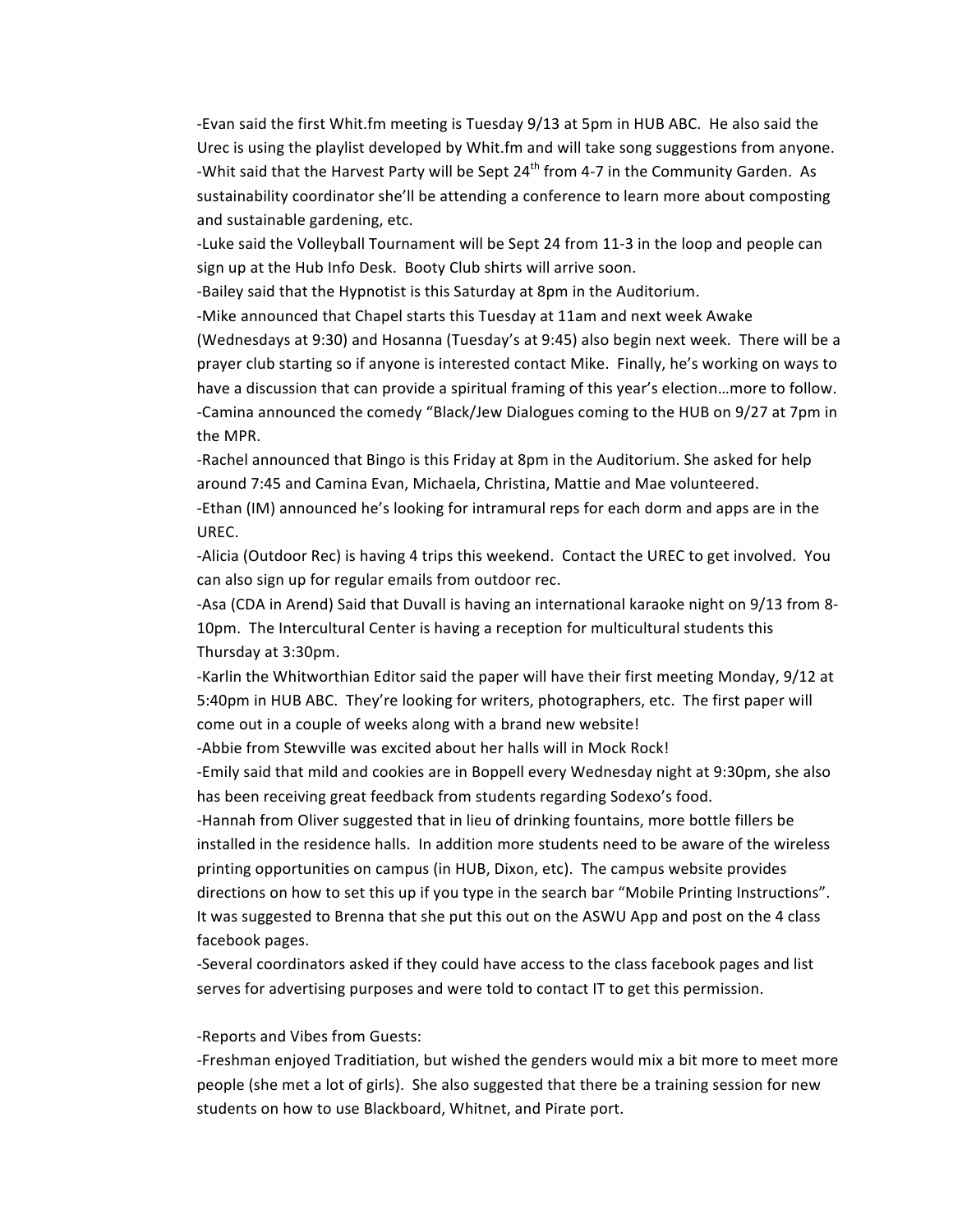### III. Exec Announcements

### A. FVP

This Sunday at 4pm will be the first club council where each club sends a representative. This will meet in HUB ABC. We currently have over 50 clubs! The finance committee needs volunteers. This meets Every Sunday at 2:20pm and discusses funds being requisitioned by students. 4 Assembly members volunteered (Mattie, Jordan, Ivan and Josh). He's still looking for 4 students at large and sign-ups will be on his door. In addition, Jeff needs some students to be on the Club Chartering Committee. These students review new charters to insure they have all the information they need to become a club. 2 Assembly members volunteered (Mae and Emily) and he needs 2 more students at large. Finally, Capital and Unallocated accounts will be finalized by the  $10^{th}$  day of class.

#### B. EVP

Norma is setting up one on one meetings now with Senators and would like these to be scheduled by Friday. In addition, all senators need to coordinate their dates for "All Tied Up" so they don't schedule over one another for these events. An elections time table needs to be voted on by the Senators (which they'll do after the meeting tonight). This year we need zone reps for Stewville/BJ, Oliver/Duvall, Arend/Boppell, Warren and 2 Off-Campus Reps. The reps are responsible for providing a voice for their constituencies through a vote on all ASWU legislation and putting on a service project for their area and attending GE 330. The apps for this and the ASWU secretary will be out next week. -Jordan, the Off Campus Senator brought up the fact that there currently isn't a salary budgeted for off campus reps. (this was inadvertently left out of the budget after a somewhat confusing discussion last spring where it was decided that off campus reps only get paid for one hour a week).

-Jordan made a motion that the 2 off campus reps be paid 3 hours per week. This would cost approximately \$1605 and would come out of unallocated if there's money there after the  $10^{th}$  day, or the Assembly would vote to pull this money from some other line item in the budget. Motion was seconded.

Discussion: There's around 1100 off campus students that need to be served and we need to provide some financial incentive to get students to run. 3 hours is the least they should be paid. A concern was that unallocated may not have the money to cover this and maybe we should wait for elections until we know the unallocated amount. The concern with this suggestion is that we need to get these positions filled within a month. Another suggestion was made that maybe we could put on the applications that the "anticipated salary" would be 3 hours a week. The comment to this suggestion was that it would be too hard to say to an elected student who ran thinking they'd get this salary, that ha, just kidding, no salary for you!